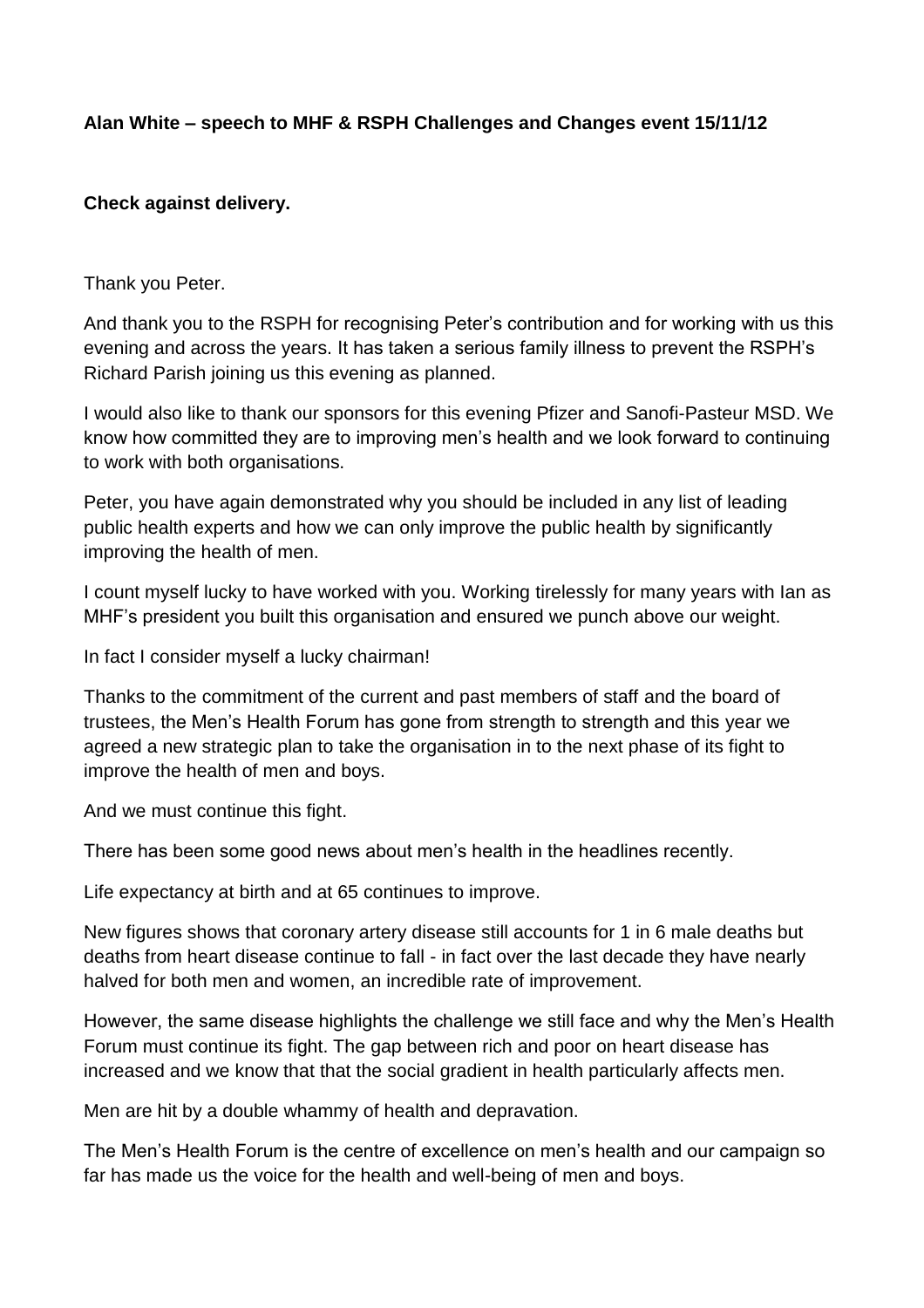So our fight to tackle men's needlessly poor health builds on all of our experience, our research and our policy.

Our fight builds on our policy pedigree:

To Campaign for changes that will make a difference to men and boys, especially in those communities where the problems are greatest.

To Develop local community networks of professionals and volunteers.

And to Provide information, resources and training to equip organisations and professionals to deliver services to men and boys.

We are all excited by our new project in the boroughs of Lambeth and Southwark in south London. We believe this is that largest and most concentrated attempt ever made to improve male health in one particular area.

This project will see us work with the local communities across the Lambeth and Southwark to improve the health of men in some of the country's most deprived areas and develop new health services for men that can be launched nationally.

This project is possible due to the generous funding of the Guy's and St Thomas' charity who saw our innovative work as providing the foundation for this important work.

The Men's Health Forum's Lambeth and Southwark health improvement work will further our expertise developing health services and will launch the organisation in to a new phase of delivering services directly to men.

To put it bluntly, the MHF will be practising what we preach. We've long advised others on what's wrong with men's health, how to reach men and how to make health services more attractive to them. Now we're putting our money where our mouth is.

We will be providing more health promotion and education directly to men. We have been a long serving partner working with other charities to help Pfizer run the ManMOT website. Now, thanks to their generous support, we are about to relaunch the ManMOT website ourselves providing information and consultations direct to men. This fantastic online service will enable men to talk directly to a GP at a time convenient to them and in a convenient, confidential manner. No appointment needed.

Over time we'll be adding other health professionals that men want to talk to such as fitness trainers and relationship counsellors. We know from our award-winning malehealth website that this is the way men want to access health services. Through man MOT we'll be enabling them to do it.

The ManMOT website will be joined by a new generation of printed info for men, also under the ManMOT brand, and in due course by a smart-phone and tablet app which enable men to access the service from pretty much anywhere.